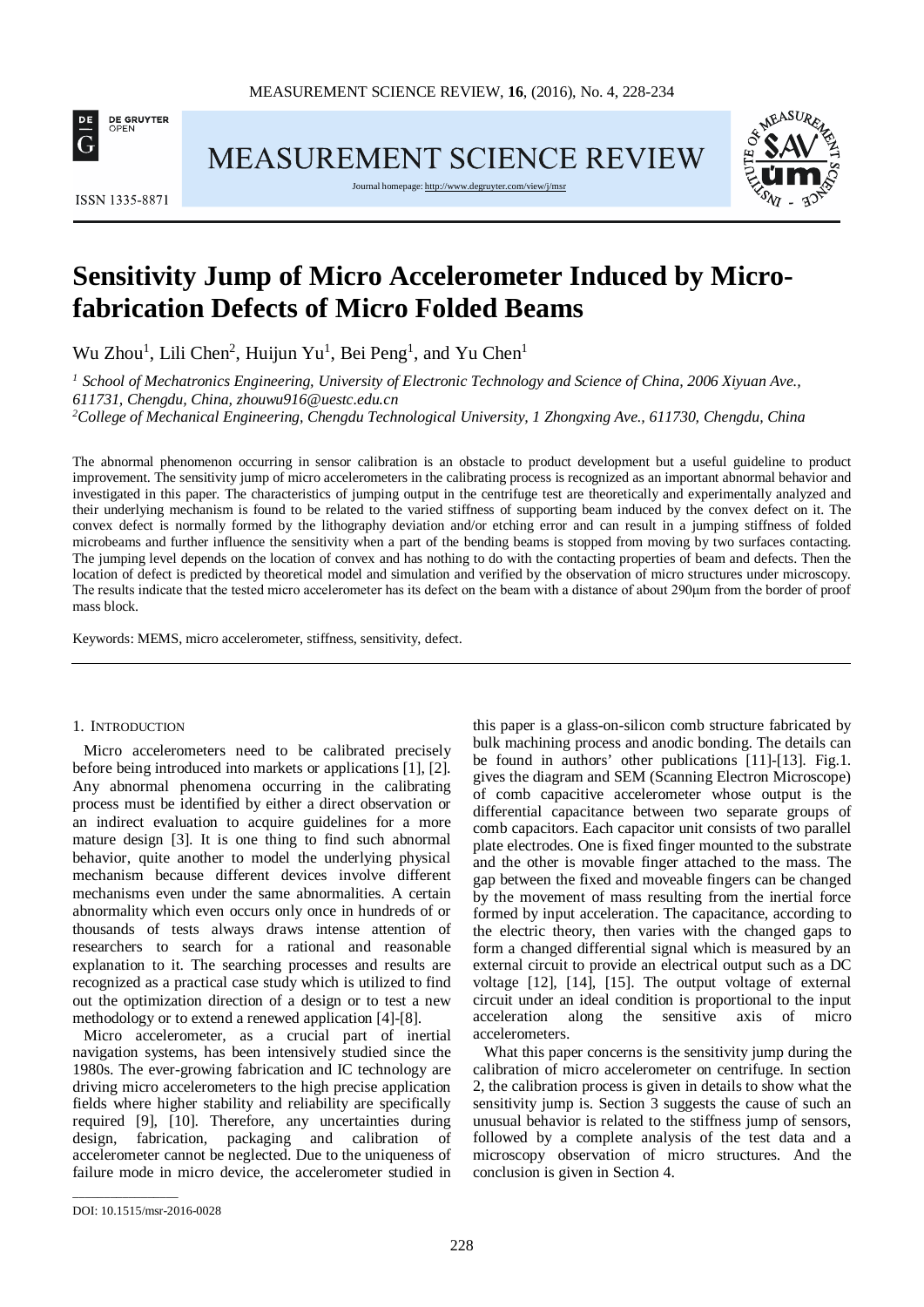

b) SEM of accelerometer

Fig.1. Typical structure of comb accelerometer.

## 2. CALIBRATION METHOD

In calibration procedure, the sensitive axis of micro accelerometer is set along with the radial direction of the circumrotating platform. Thus, the input acceleration is equal to the centripetal acceleration resulting from uniform circular motion of the centrifuge platform. The acceleration range is from  $-30g_0$  (where  $g_0$  is the standard acceleration due to gravity) to 30*g*<sup>0</sup> with the increment of 5*g*0. The full range calibration is divided into two steps as  $0 \sim 30g_0$  and 0  $\sim$  -30 $g_0$  due to unidirectional acceleration provided by centrifuge. The output of accelerometer is represented by DC voltage recorded by data acquisition system. The acquired value of voltage at each calibration point is an average value of 20 records under a stable state. To avoid data singularities, each direction test includes an increasing step,  $0 \rightarrow 30g_0$ , and a decreasing step,  $30g_0 \rightarrow 0$ , with increments of 5*g*<sup>0</sup> and -5*g*0, respectively. The test data obtained from an abnormal accelerometer are listed in Table 1. Once being shown as the red line and marks in Fig.2., the test data exhibits an abnormal phenomenon as the input acceleration exceeds 15*g*<sup>0</sup> in the positive direction by comparing with the normal ones marked by blue lines and diamonds.

It is concluded from Table 1. and Fig.2. that the accelerometer can work normally in the range of  $-30g_0 \sim$ +15 $g_0$  and shows a deviation in the range of +20 $g_0 \sim$  +30 $g_0$ . And the deviated data keeps a good linear relationship between input and output data with a changed slope compared with the normal range.

## 2. ANALYSIS & DERIVATION

According to the working principle of micro accelerometers, what relates the output voltage to the input acceleration is the differential capacitance of comb capacitors constructed by fixed plates on substrate and movable plates on mass. The relationship can be simply expressed as:

$$
V_o = \frac{M\left(C_1 - C_2\right)}{C_1 + C_2} \cdot f\left(T\right) \tag{1}
$$

where  $V<sub>o</sub>$  is the output voltage;  $M$  is the amplification factor of sensing circuit;  $C_1$  and  $C_2$  are the capacitances formed by two separated capacitor groups on sensors, respectively; *f*(*T*) is a function relating to working temperature at which the data are acquired.

Table 1. Test results of some abnormal accelerometer.

| Positive direction |             | Negative direction |             |  |
|--------------------|-------------|--------------------|-------------|--|
| $Input[g_0]$       | Output   V  | $Input[g_0]$       | Output[V]   |  |
| 0                  | $-0.251064$ | 0                  | $-0.252078$ |  |
| 5                  | 0.444109    | $-5$               | $-0.947177$ |  |
| 10                 | 1.151835    | $-10$              | $-1.652348$ |  |
| 15                 | 1.882528    | $-15$              | $-2.376899$ |  |
| 20                 | 2.232179    | $-20$              | $-3.132769$ |  |
| 25                 | 2.749463    | $-25$              | $-3.931570$ |  |
| 30                 | 3.266746    | $-30$              | -4.784545   |  |
| 25                 | 2.749301    | $-25$              | $-3.932403$ |  |
| 20                 | 2.231855    | $-20$              | $-3.133117$ |  |
| 15                 | 1.883392    | $-15$              | $-2.377323$ |  |
| 10                 | 1.152557    | $-10$              | $-1.650463$ |  |
| 5                  | 0.444413    | -5                 | $-0.947249$ |  |
| 0                  | $-0.252078$ | $\theta$           | $-0.252249$ |  |



Fig.2. Test data on centrifuge vs. should-be data.

During the test process, the amplification factor *M* is a constant and the temperature function  $f(T)$  keeps invariant or its variation is small enough to be ignored due to the constant temperature environment of centrifuge. The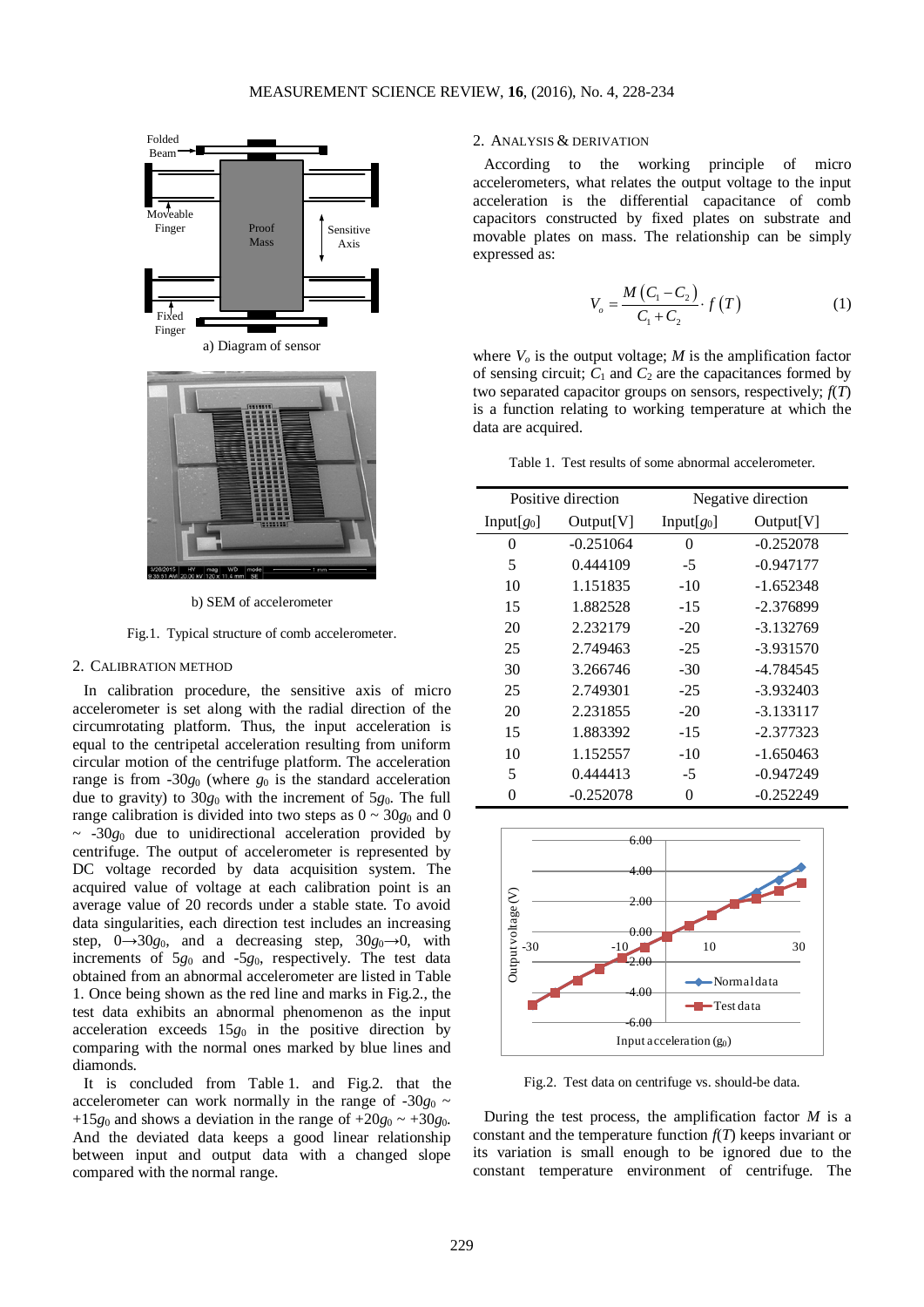capacitance is formed by sensing capacitors, therefore, is the crucial element to inducing the sharp change of output voltage. The capacitance is determined by three factors: permittivity of dielectric, overlap area of plates and gaps of parallel plates. During these factors, the permittivity stays constant because of the hermetical packaging and the overlapped area has almost no change in the test because the inertial force generated by acceleration is vertical to plates [11]. Hence the capacitor gap which is a sensitive physical parameter in capacitance sensing schemes is identified as the only key factor to the sensitivity jump. The gap change is related to the movement of proof mass block formed by external acceleration. And for the micro accelerometers, the level of gap change depends on both the amplitude of acceleration and the stiffness of supporting beams. According to the operating principle of accelerometer, the relationship between output and input can be linearly expressed as:

$$
V_o = K_0 + K_1 \cdot \Delta g = K_0 + \frac{K_1 m a}{K_b}
$$
 (2)

where  $K_0$  is the zero offset of sensor, its unit is volt, V;  $K_1$  is a constant determined by structural dimensions and circuit parameters, its unit is volt per meter, V/m; *m* is the mass of proof mass, its unit is kilogram, kg; *a* is the input acceleration with unit as  $m/s^2$ ; and  $K_b$  is the stiffness of supporting beams with unit as N/m.

According to (2), the voltage and acceleration keep a good and identical linear relationship in the whole measurement range [12], which is the substantial requirement of micro accelerometer design. The abnormal phenomenon, however, occurs when the acceleration increases to a certain point (Fig.2.) and another linear relationship emerges (Fig.3.). The different slopes appear between normal data and test data in the range of  $+20g_0 \sim +30g_0$ ; it means the sensitivity, defined by the ratio of output voltage and input acceleration,  $V/g_0$  or mV/*g*0, jumps from one value to another. Such an unusual behavior is called sensitivity jump in this paper. The sensitivity of the tested accelerometer shifts from 166.9 mV/ $g_0$  to 103.5 mV/ $g_0$  once acceleration exceeds 20 $g_0$ in positive direction but keeps identical in negative direction. Besides, the increase of output voltage with increased acceleration means the movability of proof mass is not stopped but decreased. It indicates that parameter  $K_b$ in (2) experiences some changes during the test process because other parameters are constants.

The reduction of sensitivity must result from an increase of stiffness constant of beams which is a folded structure constructed by four fixed-fixed beams in parallel [16], [17]. A stiffness shift cannot be generated by expanding or shrinking the structural dimensions of a fabricated beam but can be induced by the deformation of beams, such nonlinearity, sticking or defects [6], [18], [19]. However, the nonlinearity is not the contributor to the mentioned abnormal behavior because the changed slope exhibits a good linearity and the sticking can be easily excluded by the movability of mass block in both direction and the return of stiffness to normal state after decreasing acceleration. The defects, therefore, are the one and only factor left to giving rise to the sensitivity jump.



Fig.3. Sensitivity jump shown by different slopes.

The defects in micro structures are mainly caused by the micro manufacturing process, for example, the dry/wetetching induces sidewall roughness or angled grooves, the over-etching results in concave defects and under-etching leads to convex defects [20]-[24]. Both the roughness and concaves impact the stiffness of micro beams only in the form of nonlinearity, while the convex on beam will change the effective stiffness by stopping the movement of a certain segment of beam when the deformation forms a contact between two adjacent parts. As illustrated in Fig.4., the cantilever undergoes a bending deflection under an applied force, F, at its free end. The stiffness before beam (segment A) contacting convex is much different from that after contacting because the cantilever transforms into a compound beam consisting of two separated beams in series. This difference induced by the obstacle can generate a stiffness jump and then can cause a sensitivity shift of micro devices.



Fig.4. Effective stiffness is changed by convex due to contact.

A disassembly process of the packaged accelerometer is carried out to investigate, in microscopy by continuously adjusting its focus plane, whether there are any convex defects existing in the sensor structure. The observation in Fig.5.a) indicates a convex appearing between two parallel beams of folded beam in Fig.5.b). A simplified model of folded beam is described in Fig.5.c) where the convex defect is represented by a rectangle segment.

The following contents in this section are to derive the stiffness constant of beam with a convex defect (Fig.5.) to evaluate the influences. The folded beam is constructed by combining two flexible beams in series through a rigid rectangle joint. Therefore, it can be divided into two main parts - the upper beam of Fig.6.b) and the lower beam of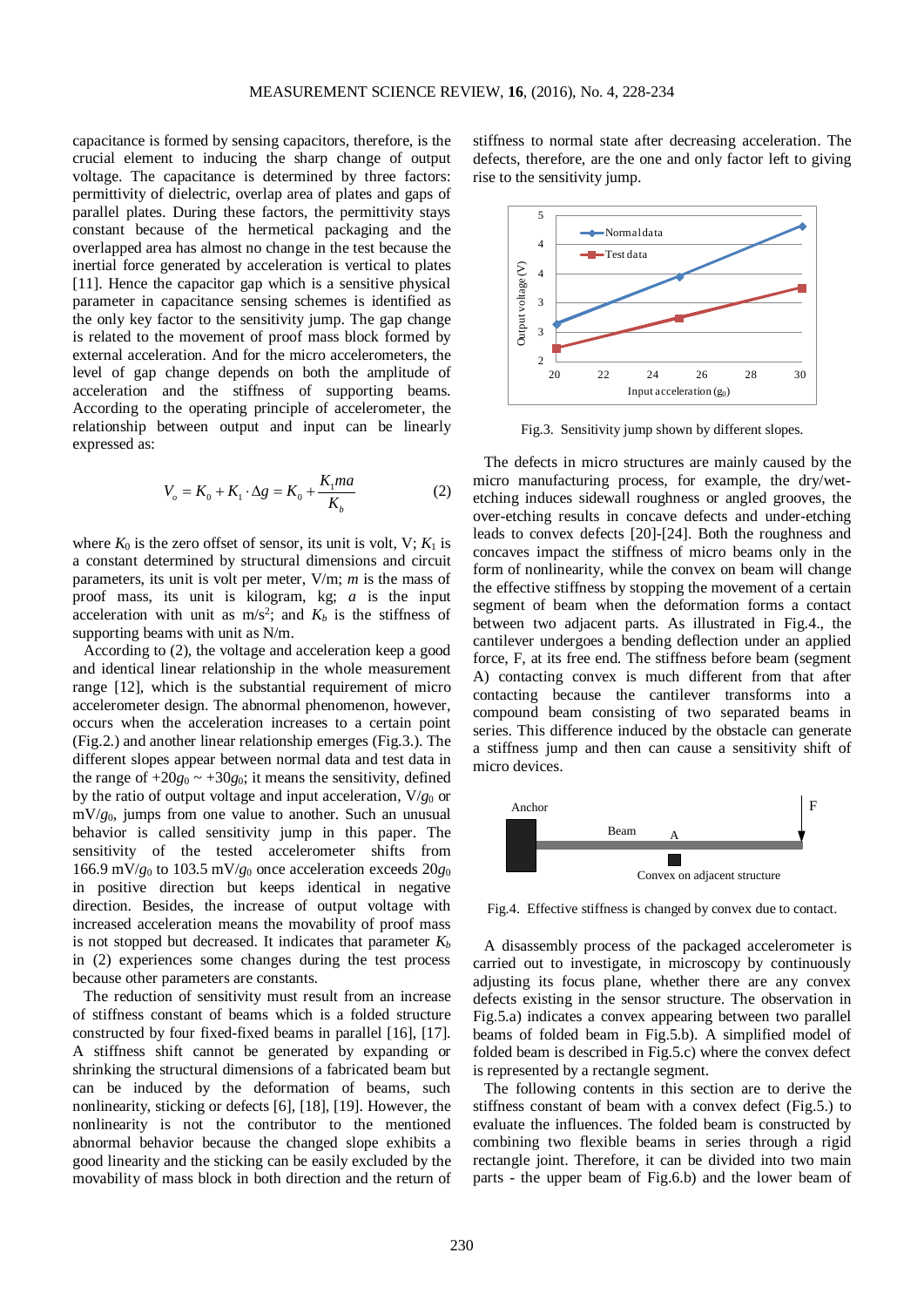Fig.6.c). The coordinates and directions of forces and moments acting on beams are defined in Fig.6. Only the contacting state is concerned in following calculations because the noncontacting state can be easily obtained in other publications [16], [18], [19].



Fig.6. Folded beam with convex defect.

o

The equations of bending moments of upper beam, neglecting the friction of the contacting surface, can be divided into two segments by the contacting point, S, and expressed as:

$$
M(x) = -(M_A + F_A x), (0 < x \le a)
$$
 (3)

$$
M(x) = -M_A - F_A a - F_B(x-a), (a < x < l)
$$
 (4)

where  $M(x)$  represents the bending moment of the section at distance x from the left end,  $M_A$  and  $F_A$  represent the moment and force acting on the beam from the anchor, respectively.  $F_B$  represents the force acting on the beam from the joint.

According to beam bending theory [25], the differential equation of beam deflection is expressed as:

$$
EI_z w'' = M(x) \tag{5}
$$

where *E* is the Young's modulus;  $I_z = hb^3/12$  is the second moment of the cross-sectional area, *h* is the thickness of the beam and *b* is the width of the beam; *w* is the deflection.

According to the geometric deformation of beams, the boundary conditions of the differential equation are that both the slope,  $w$ , and displacement,  $w$ , at  $x=0$  are equal to zero.

Substitute the bending moment into the deflection equation, the deflection and slope of each segment can be expressed as:

$$
EI_z w' = -\frac{F_A}{2} x^2 - M_A x, (0 < x \le a)
$$
 (6)

$$
EI_z w = -\frac{F_A}{6} x^3 - \frac{M_A}{2} x^2, (0 < x \le a)
$$
 (7)

$$
EI_z w' = -\frac{F_B}{2} x^2 - (M_A + F_A a - F_B a) x
$$
  
+ 
$$
\frac{F_A a^2}{2} - \frac{F_B a^2}{2}, (a < x < l)
$$
 (8)

$$
EI_z w = -\frac{F_B}{6} x^3 - \frac{M_A + F_A a - F_B a}{2} x^2 +
$$
  

$$
\frac{F_A - F_B}{2} a^2 x + \frac{F_B a^3}{6} - \frac{F_A a^3}{6}, (a < x < l)
$$
 (9)

As for the lower beam, the process of deriving is similar to the upper one. The deflection equations can be expressed as:

$$
EI_z w = \frac{F_D}{6} x^3 + \frac{M_D}{2} x^2 + D_1
$$
 (10)

$$
EI_z w = \frac{1}{6} F_c x^3 + \left(\frac{M_D}{2} + \frac{F_D a}{2} - \frac{F_C a}{2}\right) x^2 + D_2 x + D_3 \tag{11}
$$

with the boundary conditions as:

$$
w'(0) = 0 \tag{12}
$$

$$
w'(a) = (M_p a + \frac{F_p a^2}{2}) / (EI_z)
$$
 (13)

$$
w(a) = \left(\frac{M_A a^2}{2} + \frac{F_A a^3}{6} + D_3\right) / \left(EI_z\right) \tag{14}
$$

$$
w'(l) = \frac{2(-M_A l - F_A al + F_B al) - F_B l^2 + F_A a^2 - F_B a^2}{2EI_z}
$$
(15)

$$
w(l) = \frac{-6M_A l^2 - 6F_A al^2 + 6F_B al^2 - F_B l^3}{6EI_z}
$$
  
+ 
$$
\frac{3F_A a^2 l - 3F_B a^2 l + F_B a^3 - F_A a^3}{6EI_z}
$$
(16)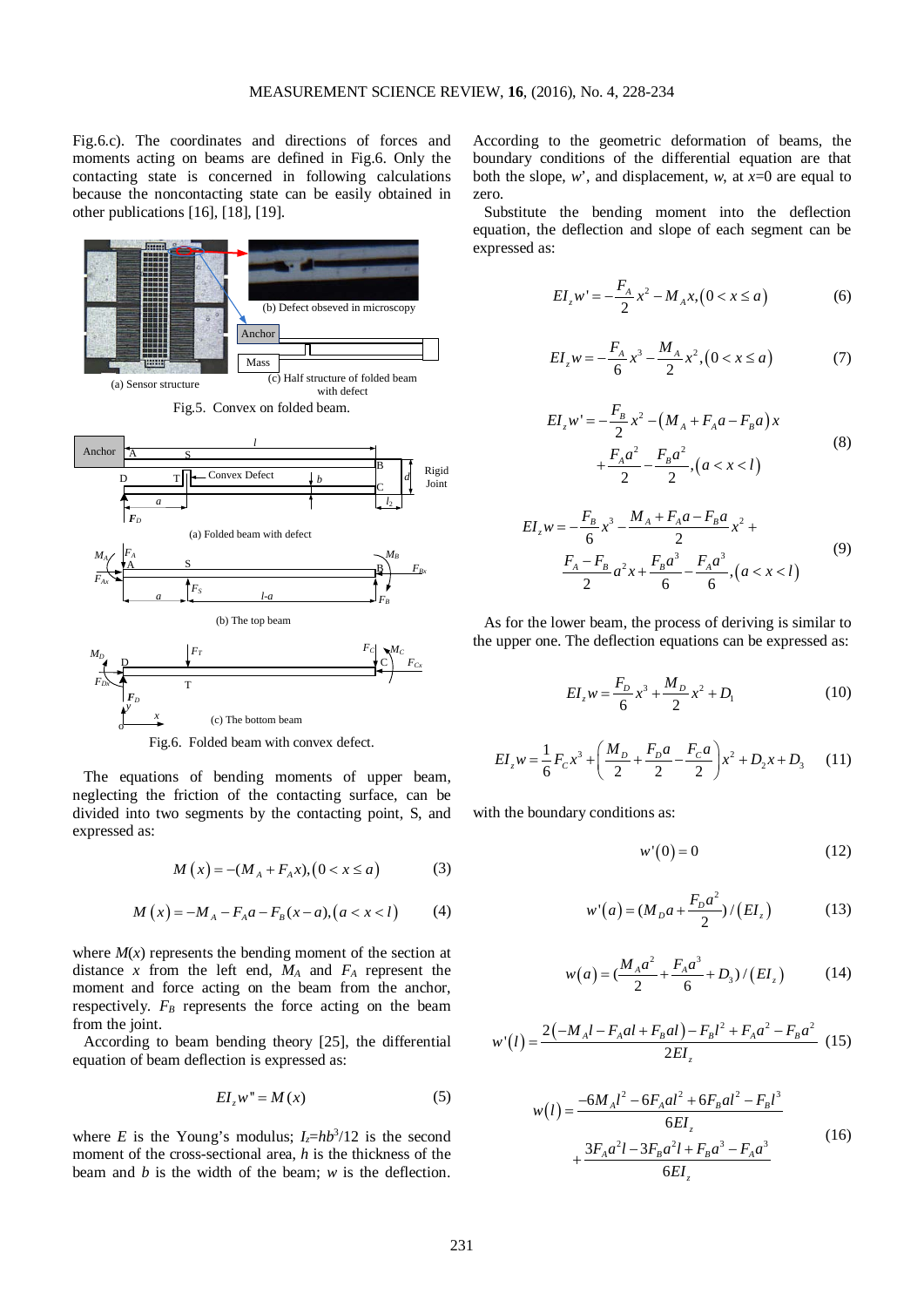г

where  $M_D$  and  $F_D$  represent the moment and force acting on the beam from the proof mass, respectively. And the variables in equations can be expressed as:

$$
D_1 = -M_A l^2 - F_A a l^2 + F_B a l^2 - \frac{F_B l^3}{3}
$$
  
+  $F_A a^2 l - F_B a^2 l + \frac{F_B a^3}{3} - \frac{F_A a^3}{3}$  (17)

$$
D_2 = \frac{F_c a^2}{2} - \frac{F_p a^2}{2} \tag{18}
$$

$$
D_3 = -M_A l^2 - F_A a l^2 + F_B a l^2 - \frac{F_B l^3}{3}
$$
  
+  $F_A a^2 l - F_B a^2 l + \frac{F_B a^3}{6} - \frac{F_A a^3}{6}$  (19)

Additionally, the state of static equilibrium can lead to  $M_A = M_D$ ,  $F_A = F_D$  and  $F_B = F_C$ . Hence the deflection of left end D under an external force  $F<sub>D</sub>$  can be expressed as:

$$
w_D = \frac{-M_A l^2}{EI_z} + \left( al^2 - \frac{l^3}{3} - a^2 l + \frac{a^3}{3} \right) \frac{F_B}{EI_z}
$$
  
+ 
$$
\left( a^2 l - al^2 - \frac{a^3}{3} \right) \frac{F_D}{EI_z}
$$
 (20)

which has

$$
M_A = -\frac{F_D}{l} \left[ al - \frac{1}{2}a^2 + \frac{al - \frac{1}{2}a^2 - \frac{al^2}{a^2 - l^2}(-al + \frac{1}{2}l^2 + \frac{1}{2}a^2)}{al - \frac{1}{2}l^2 - \frac{1}{2}a^2 + \frac{l}{a^2 - l^2}(al^2 - \frac{1}{3}l^3 - a^2l + \frac{1}{3}a^3)} \right] (21)
$$
  

$$
F_B = F_D \frac{al - \frac{1}{2}a^2 - \frac{al^2}{a + l}}{al - \frac{1}{2}l^2 - \frac{1}{2}a^2 + \frac{l}{a^2 - l^2}(al^2 - \frac{1}{3}l^3 - al^2 + \frac{1}{3}a^3)}
$$
(22)

The accelerometer sensor, symmetrically designed to guarantee the movement of end D of folded beam, is parallel with the direction of *y* axis without any rotation. Therefore, the stiffness constant of folded beam,  $k_{de}$ , (in Fig.6.) under the work state is defined by the ratio of force,  $F<sub>D</sub>$ , and deflection,  $w_D$ ,  $k_{de} = F_D/w_D$ .

The proof mass of accelerometer is supported by four folded beams arranged symmetrically and it can be modeled by a mass-spring system in Fig.7. The total stiffness constant of the mass-spring system is the sum of stiffness of four folded beams:

$$
k_a = k_1 + k_2 + k_3 + k_4 \tag{23}
$$

where  $k_i$  is the stiffness constant of single folded beam. The values of constant are equal to each other under ideal condition,  $k_i = k_c = 6EI_z/l^3$ . [18] . The total stiffness changes when fabrication errors occur in one beam. The convex defect in this research leads one constant  $k_i$  to another  $k_{de}$ . The stiffness constant of accelerometer, therefore, becomes:

$$
k_{ac} = 3k_c + k_{de}
$$
\n(24)\n  
\nProof\n  
\nMass\n  
\n
$$
k_1
$$
\n
$$
k_2
$$
\n
$$
m
$$
\n
$$
k_3
$$
\n
$$
k_4
$$

Fig.7. Accelerometer structure and its mechanical model.

It is concluded from the above analysis that the convex defect does not stop the proof mass from moving but does change the extent of its movability. The degree of change is dependent on the location of the convex defect which reversely can be identified by measuring the change of sensitivity of accelerometer.

#### 3. SIMULATION & OBSERVATION

A model of the accelerometer having a folded beam with convex defect is developed by FEM software, as shown in Fig.8., and the dimension of single beam is 440 μm×6 μm×40 μm. The convex defect is anchored on beam R and its end has a small gap from beam L. The convex is located at distance *a* from the border of proof mass. The convex has the same thickness as beam while its width is 3  $\mu$ m and length is 12.99  $\mu$ m.



Fig.8. Full model of accelerometer with convex defect.

The position of the convex defect determines the level of stiffness change and varies from one accelerometer to another due to the uncertainty of micro fabrication. Fig.9. gives out the relationship of convex position and stiffness change. The digits on the horizontal axis represent the distance between the convex defect and border of proof mass while the digits on the vertical axis represent the ratio of the stiffnesses with defect and without defects, *r*=*ka*/*kac*. The relative error is no more than 6.5 %, exhibiting a good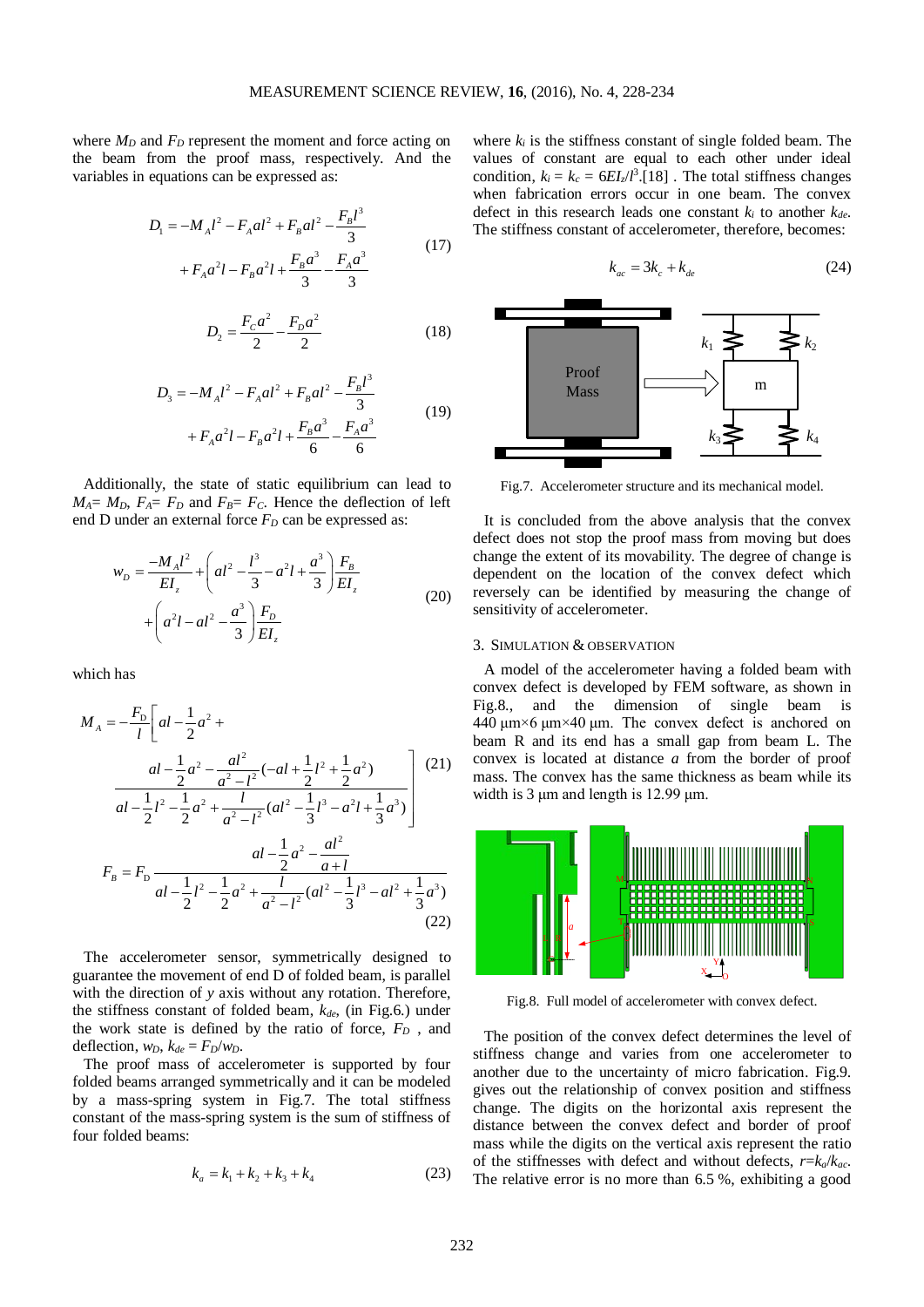agreement between analytical results and simulated ones. It shows that convex defect can cause a broad change of the accelerometer's stiffness in the sensitive direction.



Fig.9. Influence of distance a on stiffness constant.

Although based on the assumption of taking the convex defect as rigid body during the analytical derivation, the results indicate that the analytical formula is accurate enough to access the influence of convex defect's location on the stiffness constant of accelerometers. Friction coefficient, for a more reasonable derivation, is also concerned. The displacements of points M, N, S, T of movable proof mass in Fig.8. is selected to study the effects of friction between convex and beam. Table 2. has compared the displacements of proof mass under the applied acceleration. The average displacements without friction of interested points are 20.3 nm under 5 g. Compared with no friction, the friction with coefficient 0.1 and 0.2 only induces 0.079 % and 0.151 % decrease in the average displacements, respectively. The property of contacting surfaces, therefore, has little effects on the displacement.

Table 2. Displacements under different friction coefficients.

| Friction coefficient |   |        | $^{\prime}$ 0 $^{\prime}$ 1 | 02     |
|----------------------|---|--------|-----------------------------|--------|
| Displacement of      | М | 20.305 | 20.292                      | 20.275 |
| selected points      | N | 20.303 | 20.286                      | 20.272 |
|                      |   | 20.247 | 20.237                      | 20.223 |
| (nm)                 |   | 20.247 | 20.222                      | 20.208 |

The analytical derivation and FEM simulation show that the stiffness constant of folded beam exhibits a steep change when the contact between beam and convex occurs under bending deformation and its change scale depends on the location of convex defect on beams and has almost nothing to do with the contacting characteristics of interface. As for the studied accelerometer, its sensitivity jump fully results from the shift of beam stiffness. The value of sensitivity, according to (2), is reversely proportional to the total stiffness of folded beam. Hence, the sensitivity ratio can be represented by the stiffness ratio as:

$$
\frac{S_{ac}}{S_a} = \frac{1}{r} = \frac{k_{ac}}{k_a} \tag{25}
$$

where  $S_{ac}$  is the changed sensitivity,  $S_{ac} = 103.5 \text{mV/g}_0$ ;  $S_a$  is the original sensitivity,  $S_a = 166.9 \text{mV/g}_0$ .

The stiffness ratio induced by convex defects is  $r=1.61$ . The location of defect on the beam, based on Fig.9. and Reference [16], is 291.4 μm from the border of proof mass block or is 148.6 μm from the rigid joint. Fig.10. shows the results of measurement by microscopy compared with its perfect counterparts in SEM. The measured distance between convex defect and joint is about 150 μm which has a great agreement with the theoretical prediction.



Fig.10. Measurement of defect location.

# 4. CONCLUSION

The sensitivity jump of a micro accelerometer is observed in the calibration which is an indispensable step before throwing accelerometers into markets. The stiffness variation of folded beam with convex defect is recognized as the only source of such an abnormal phenomenon. Both the analytical method and numerical method are utilized to investigate the impact of convex on the stiffness constant before and after the surface of beam contacts to the end of convex. Due to the small relative movement between two contacting surfaces and small effect of longitudinal force on the transverse deformation, the friction property is found to have almost no impact on the stiffness jump. The experiments and simulation both indicate that the proposed analytical prediction is effective to explain the sharp change of the output of accelerometer as the input acceleration increases, and the change occurs where the deformed beam starts to contact the convex defect.

# ACKNOWLEDGMENT

This work was supported in part by NSAF (No. U1530132), National Natural Science Foundation of China (Nos.51505068, 51575090) and Fundamental Research Funds for the Central Universities (Grant No. ZYGX2015J085). The authors would like to acknowledge Shi Zhigui for their assistance in fabrication and experiments.

# **REFERENCES**

Frosio, I., Pedersini, F., Borghese, N.A. (2010). Formulation of stiffness constant and effective mass for a folded beam. *Archives of Mechanics,* 62**,** 405- 418.